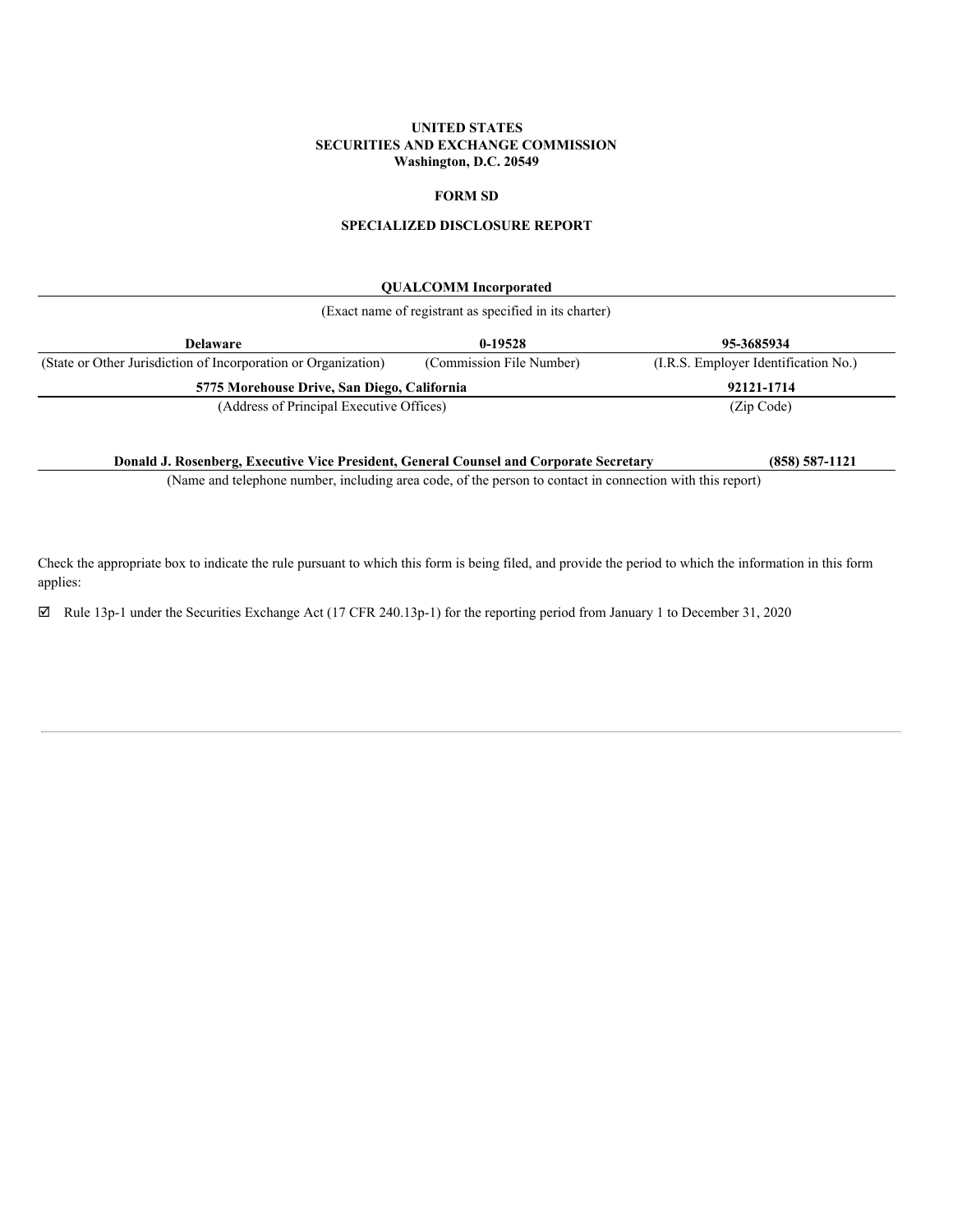# **Section 1 - Conflict Minerals Disclosure**

# **Item 1.01 Conflict Minerals Disclosure and Report**

In accordance with Rule 13p-1 of the Securities Exchange Act of 1934, as amended, QUALCOMM Incorporated (the Company) hereby files this Specialized Disclosure Report on Form SD and the Conflict Minerals Report attached hereto as Exhibit 1.01. The Conflict Minerals Report is also available on the Company's website at:

https://www.qualcomm.com/company/sustainability/products/conflict-free-minerals

# **Item 1.02 Exhibit**

See Item 1.01 and Item 2.01.

# **Section 2 – Exhibits**

# **Item 2.01 Exhibits**

Exhibit No. Description [1.01](#page-9-0) Conflict Minerals Report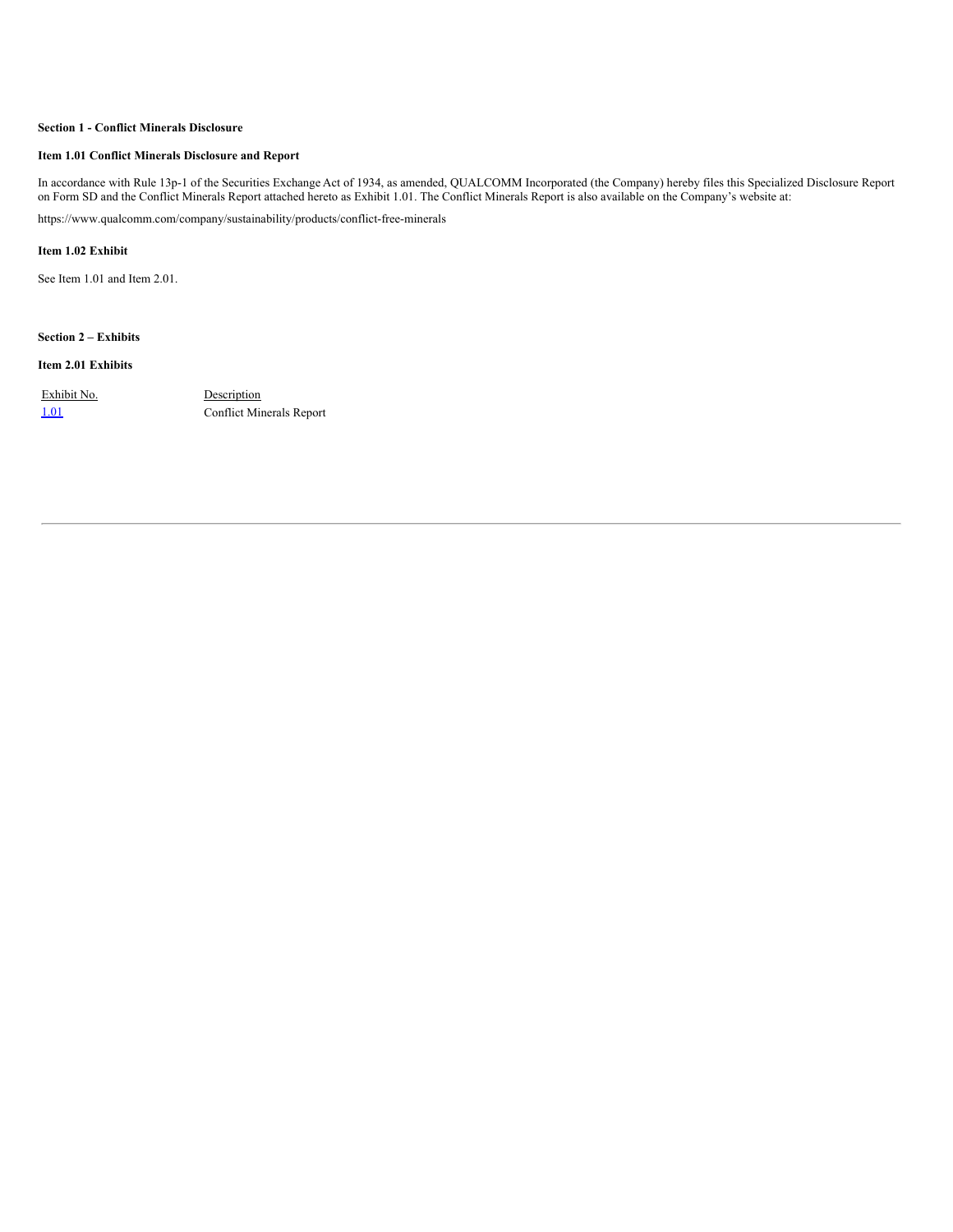# **SIGNATURES**

Pursuant to the requirements of the Securities Exchange Act of 1934, the Registrant has duly caused this report to be signed on its behalf by the duly authorized undersigned.

QUALCOMM Incorporated

/s/ Donald J. Rosenberg Donald J. Rosenberg Executive Vice President, General Counsel and Corporate Secretary

Dated: May 21, 2021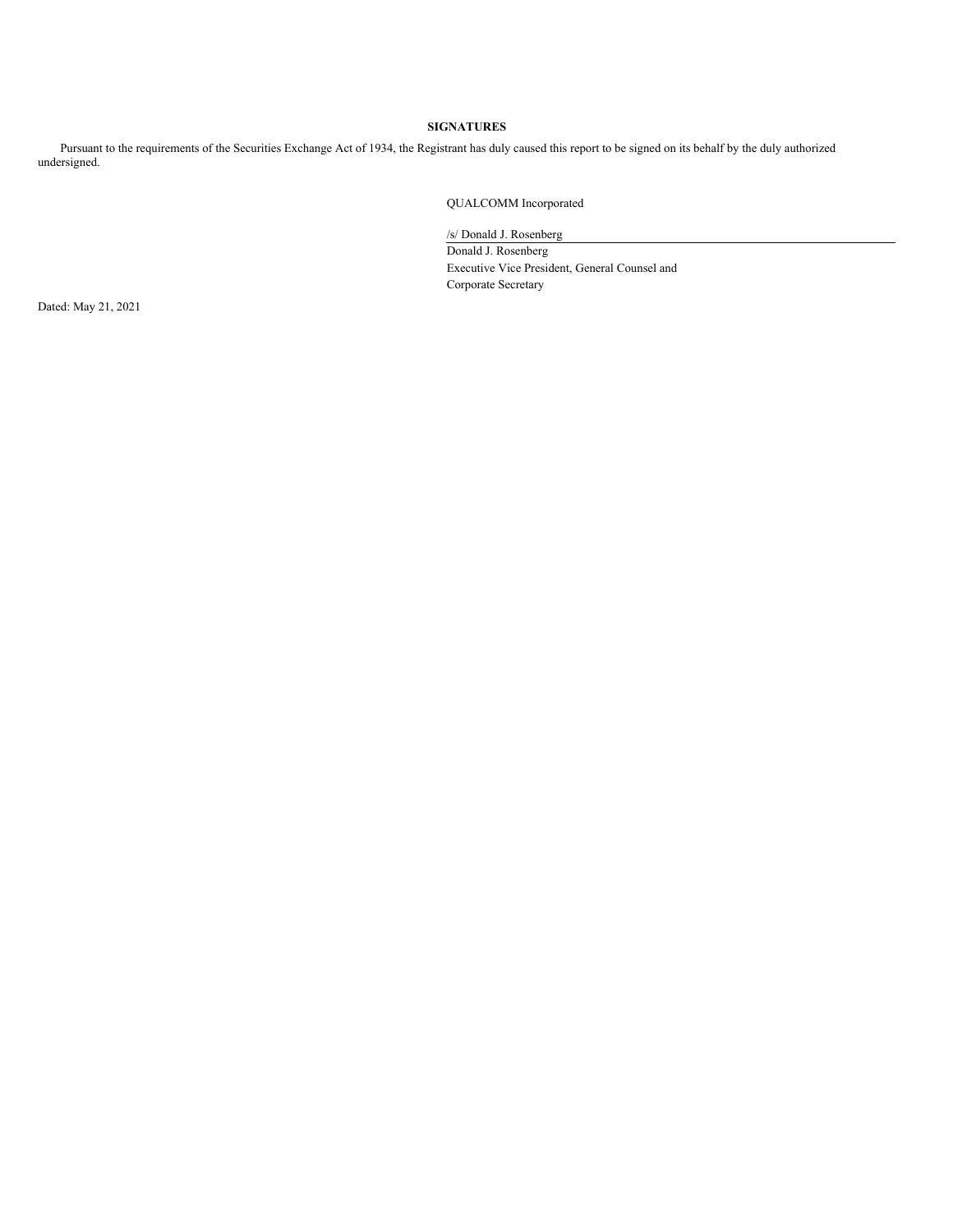# **QUALCOMM Incorporated**

**Conflict Minerals Report**

## **Reporting Period: January 1, 2020 – December 31, 2020**

We are a global leader in the development and commercialization of foundational technologies for the wireless industry. Our technologies and products are used in mobile devices and other wireless products, including network equipment, broadband gateway equipment, consumer electronic devices and other connected devices. Our inventions have helped power the growth in smartphones, which have connected billions of people. We are a leader in 3G (third generation), 4G (fourth generation) and 5G (fifth generation) wireless technologies. Our technologies and products are also used in industry segments and applications beyond mobile, including automotive and internet of things (IoT) (which includes connectivity and networking, computing and fixed wireless broadband), among others. We derive revenues principally from sales of integrated circuit products and licensing of our intellectual property, including patents and other rights.

Qualcomm Incorporated includes our licensing business and the vast majority of our patent portfolio. Qualcomm Technologies, Inc., a subsidiary of Qualcomm Incorporated, operates, along with its subsidiaries, substantially all of our engineering, research and development functions, and substantially all of our products and services businesses, including our integrated circuit business. In this document, the words "we," "our" and "us" refer only to Qualcomm Incorporated, Qualcomm Technologies, Inc. and/or their subsidiaries.

This Conflict Minerals Report (this Report) contains forward-looking statements regarding our business, products and our efforts to mitigate the risk that conflict minerals (as defined below) in our products directly or indirectly finance or benefit armed groups (identified as a perpetrator of serious human rights abuses) in the Democratic Republic of the Congo (the DRC) or an adjoining country (a country that shares an internationally recognized border with the DRC). The DRC and adjoining countries are collectively referred to as the "Covered Countries." The Covered Countries include Angola, Burundi, Central Africa Republic, Congo, Democratic Republic of the Congo, Rwanda, South Sudan, Tanzania, Uganda and Zambia. Words such as "expects," "intends," "believes," "strives" and similar expressions or variations of such words are intended to identify forward-looking statements, but are not the exclusive means of identifying forward-looking statements in this Report. Additionally, statements concerning future matters that are not historical are forward-looking statements.

Although forward-looking statements in this Report reflect our good faith judgment, such statements can only be based on facts and factors currently known by us. Consequently, forward-looking statements are inherently subject to risks and uncertainties, and actual results and outcomes may differ materially from the results and outcomes discussed in or anticipated by the forward-looking statements. Factors that could cause or contribute to such differences in results and outcomes include without limitation: the risk that information reported to us by our suppliers from which we directly procure finished goods, components, materials and/or services for our products (direct suppliers), or industry information used by us, may be inaccurate or incomplete; and the risk that smelters or refiners (processing facilities) may not participate in the Responsible Minerals Assurance Process (RMAP), which is a voluntary initiative in which independent third parties audit processing facilities' procurement and processing activities and determine if the processing facilities maintain sufficient documentation to reasonably demonstrate conflict free sourcing; as well as risks discussed under the heading "Risk Factors" in our most recent Quarterly Report on Form 10-Q, including those related to our dependence on a limited number of third-party suppliers, the operation and control of our manufacturing facilities, and our being subject to government regulations and policies. Readers are urged not to place undue reliance on forward-looking statements, which speak only as of the date of this Report. We undertake no obligation to revise or update any forward-looking statements in order to reflect any event or circumstance that may arise after the date of this Report. Throughout this Report, whenever a reference is made to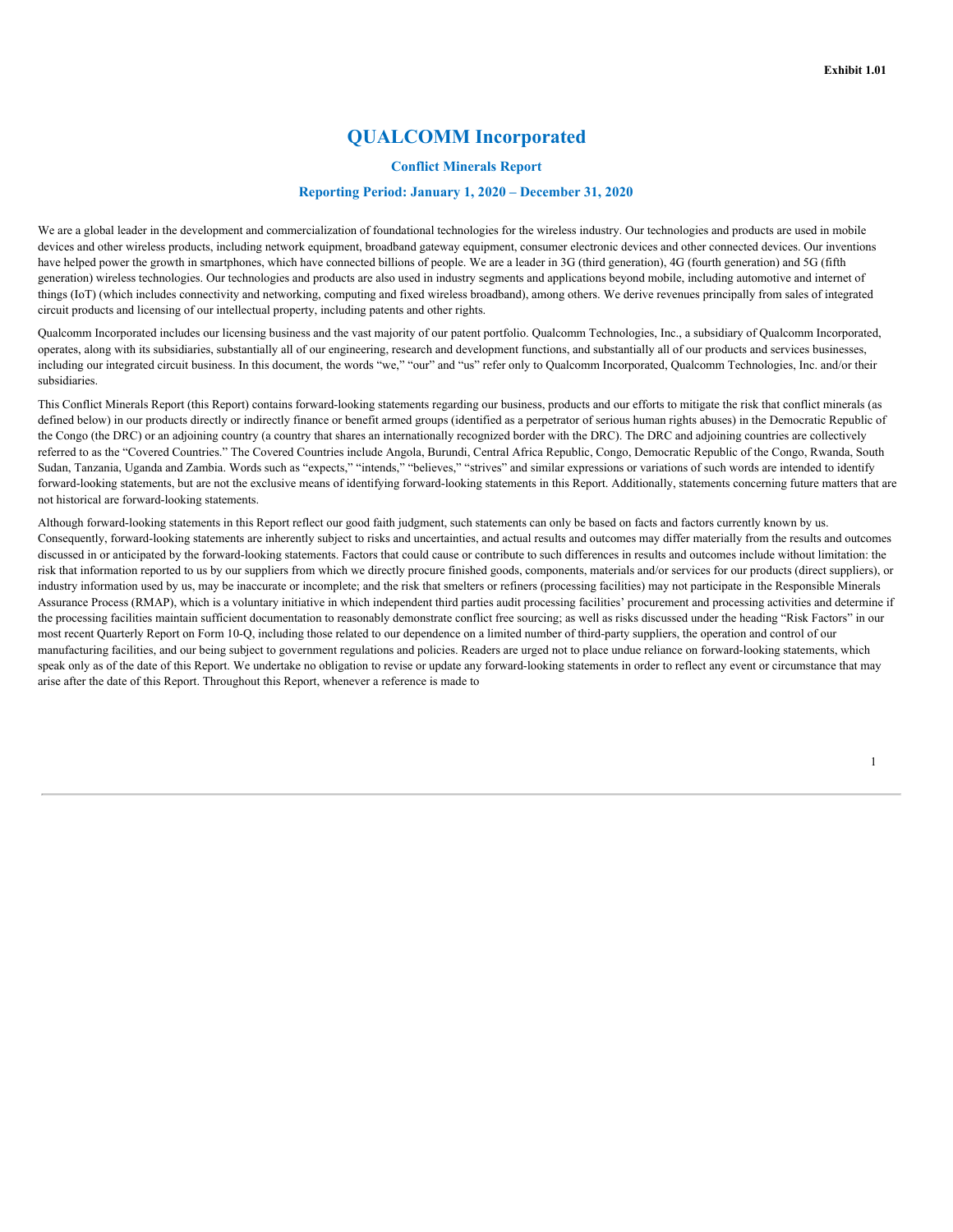our website, such reference does not incorporate information from the website by reference into this Report unless specifically identified as such.

# **Background**

Pursuant to the Dodd-Frank Wall Street Reform and Consumer Protection Act, the United States Securities and Exchange Commission (SEC) promulgated a rule (the Final Rule) requiring certain companies with conflict minerals (columbite-tantalite (coltan), cassiterite, gold, wolframite or their derivatives, which are limited to tantalum, tin and tungsten) that are necessary to the functionality or production of a product manufactured by or for that company to, among other things, disclose annually whether any of those conflict minerals originated in the Covered Countries; and if so, to submit a report to the SEC that includes a description of the measures it took to exercise due diligence on the conflict minerals' source and chain of custody.

The Responsible Business Alliance (RBA) and the Global e-Sustainability Initiative (GeSI) established an initiative that is known as the Responsible Minerals Initiative (RMI). The RMI, which is comprised of over 380 companies from multiple industries, together with the RBA and GeSI, strive to provide companies with tools and resources to make sourcing decisions that improve regulatory compliance and support responsible sourcing from conflict-affected and high-risk areas.

We are a full member of the RBA, have adopted the RBA Code of Conduct and expect all of our direct suppliers to act in accordance with this Code of Conduct. By employing RBA tools and working collaboratively with our peers, we are working to improve transparency and sustainability in the global electronics supply chain. We actively participate in and support the RMI's responsible sourcing initiatives.

We, along with many other companies, rely on the RMI's RMAP to verify processing facilities as not directly or indirectly financing or benefiting armed groups in the Covered Countries (RMAP-Conformant). The RMI also recognizes responsible sourcing practices of processing facilities that have been accredited by the London Bullion Market Association (LBMA) or certified by the Responsible Jewellery Council (RJC).

## **Summary**

In accordance with the Final Rule, we conducted in good faith a reasonable country of origin inquiry (RCOI) that was reasonably designed to determine whether any of the necessary conflict minerals in our products originated in the Covered Countries or were from recycled or scrap sources.

Based on our RCOI, we believe that some of the necessary conflict minerals used in our products originated in one or more of the Covered Countries (and are not from recycled or scrap sources). Accordingly, we exercised due diligence to determine the source and chain of custody of these conflict minerals. Our due diligence was designed to conform to an internationally recognized due diligence framework, specifically the Organisation for Economic Co-operation and Development (OECD) "Due Diligence Guidance for Responsible Supply Chains of Minerals from Conflict-Affected and High-Risk Areas," 3<sup>rd</sup> edition (2016) (OECD Guidance).

Following the exercise of our due diligence (which is inherently subject to and limited by our ability to obtain reliable mine or location of origin information for conflict minerals that are used specifically in our products), we have not identified any instances in which our sourcing of necessary conflict minerals directly or indirectly financed or benefitted armed groups in the Covered Countries.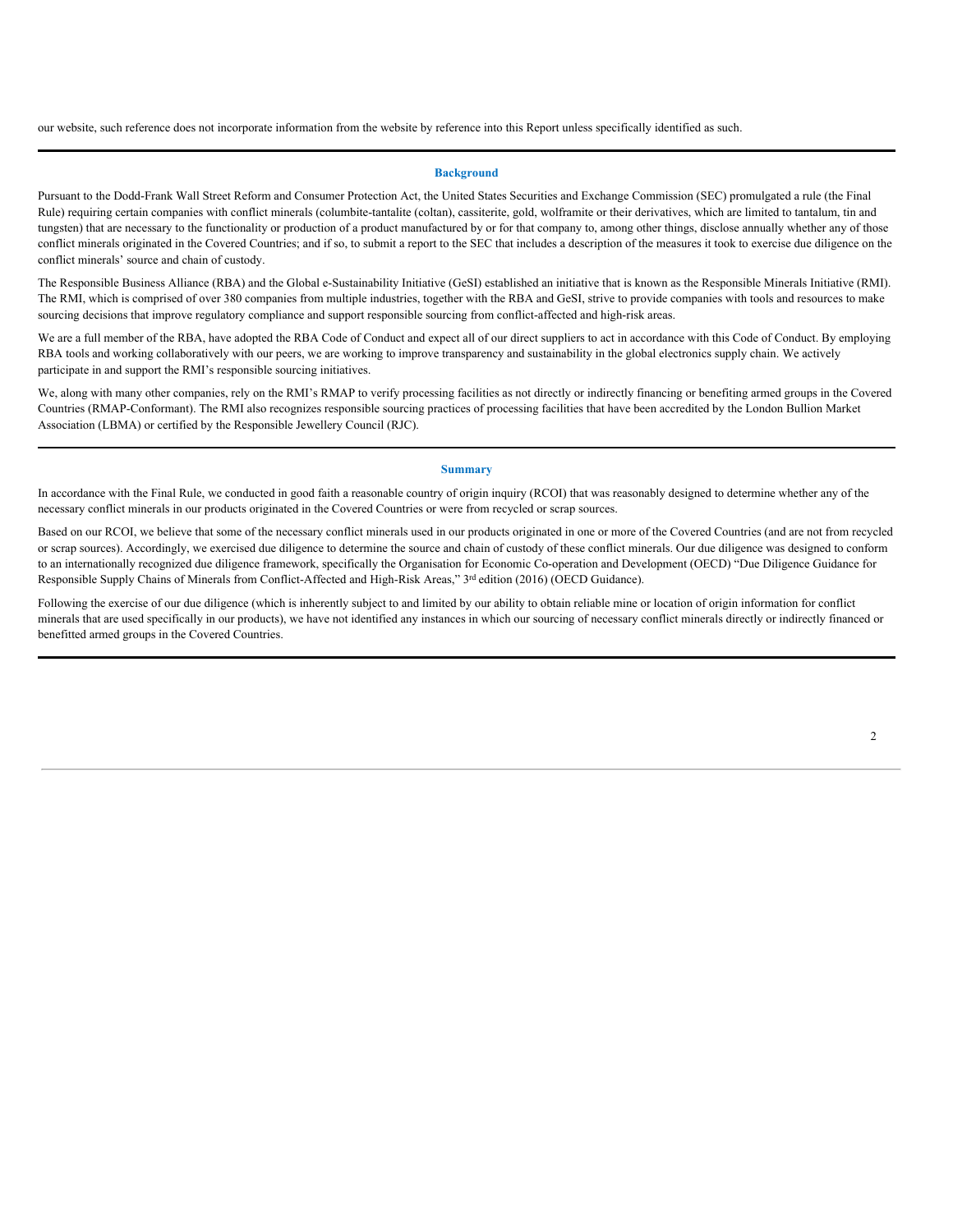#### **Product Description**

Our integrated circuit products are sold to manufacturers that use our products in a broad range of devices, from low-tier, entry-level devices primarily for emerging regions to premium-tier devices, including mobile devices (primarily smartphones), tablets, laptops, data modules, handheld wireless computers and gaming devices, other consumer electronics, other IoT devices and applications, automotive systems for telematics and infotainment, access points and routers, broadband gateway equipment, data cards and infrastructure equipment and sensor hubs. The Qualcomm® Snapdragon™ family of highly-integrated, system-based solutions include the Snapdragon mobile, compute and automotive platforms. Each platform consists of application processors and wireless connectivity capabilities, including our cellular modem that provides core baseband modem functionality for voice and data communications, non-cellular wireless connectivity (such as Wi-Fi and Bluetooth) and global positioning functions. Our Snapdragon application processor functions include security, graphics, display, audio, video, camera and artificial intelligence. In addition to the highly integrated core system-on-chip, we also design and supply supporting components, including Radio Frequency (RF), power management, audio, codecs, speaker amps and additional wireless connectivity integrated circuits. Our portfolio of RF products includes Qualcomm radio frequency front-end (RFFE) components that are designed to simplify the RF design for 5G front-end, LTE multimode and multiband mobile devices, including sub-6 GHz and millimeter wave devices, to reduce power consumption and to improve radio performance.

Our wireless connectivity products are also sold to manufacturers that use our products for Wi-Fi, Bluetooth and frequency modulation, as well as technologies that support location data and services, including GPS, GLONASS, Galileo, NavIC and BeiDou. Our networking products include Wi-Fi, Ethernet and Powerline chips and network processors.

## **Description of Supply Chain**

During the reporting period, other than for certain of our RFFE modules and RF filter products, we utilized a fabless production model in the manufacturing of our integrated circuits, which means that we did not own or operate foundries for the production of silicon wafers from which our integrated circuits were made. Therefore, we primarily rely on third-parties to perform the manufacturing and assembly, and most of the testing, of our integrated circuits based primarily on our proprietary designs and test programs. Our suppliers also are responsible for the procurement of most of the raw materials used in the production of our integrated circuits. Integrated circuits are die cut from silicon wafers that have completed the package assembly and test manufacturing processes. The semiconductor package supports the electrical contacts that connect the integrated circuit to a circuit board. Die cut from silicon wafers are the essential components of all of our integrated circuits and a significant portion of the total integrated circuit cost. We employ both turnkey and two-stage manufacturing models to purchase our integrated circuits. Under the turnkey model, our foundry suppliers are responsible for delivering fully assembled and tested integrated circuits. Under the two-stage manufacturing model, we purchase die in singular or wafer form from semiconductor manufacturing foundries and contract with separate third-parties for manufacturing services such as wafer bump, probe, assembly and the majority of our final test requirements.

We also primarily used internal fabrication facilities to manufacture certain RFFE modules and RF filter products, and our manufacturing operations consist of front-end and back-end processes. The front-end processes primarily take place at manufacturing facilities located in Germany and Singapore and involve the imprinting of substrate wafers with the structure and circuitry required for the products to function (also known as wafer fabrication). The back-end processes include the assembly, packaging and test of RFFE modules and RF filter products and their preparation for distribution. The back-end manufacturing facilities are located in China and Singapore.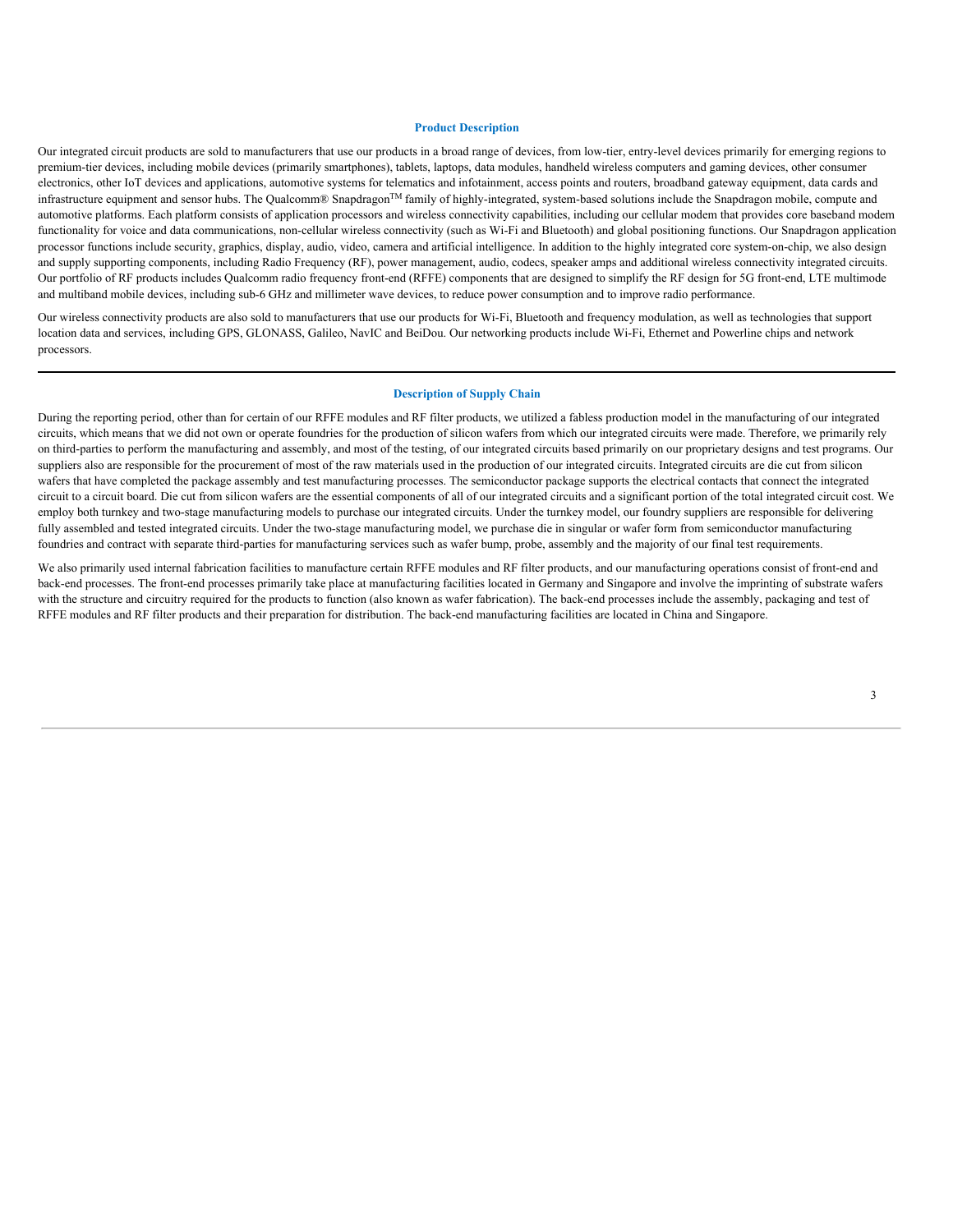Certain materials purchased by our direct suppliers may come directly or indirectly from processing facilities that treat ores, concentrates, slags or secondary materials. Because we do not purchase any materials directly from these processing facilities, we must rely on the information provided by our direct suppliers and the RMI or other industry organizations in order to prepare this Report.

## **Policy on Responsible Sourcing of Minerals**

Our policy on responsible sourcing of minerals communicates the expectation that our direct suppliers obtain materials from environmentally and socially responsible sources, including conflict free sources within the Covered Countries (available at: https://www.qualcomm.com/company/corporate-responsibility/responsible-business/sustainableproduct-design/conflict-free-minerals).

## **Reasonable Country of Origin Inquiry**

To conduct our RCOI and obtain sourcing information from our direct suppliers, we used the RMI Conflict Minerals Reporting Template (CMRT). We requested this information from 100% of our direct suppliers that may provide necessary conflict minerals in our products to determine whether any of these materials originated in the Covered Countries. We received CMRT responses from 100% of the direct suppliers of our products.

Our RCOI considered the countries of origin information obtained from our direct suppliers as well as RMAP-Conformant processing facilities' country of origin data available to RMI members. Based on these sources of country of origin information, approximately 7% (16) of the processing facilities reported by our direct suppliers were confirmed as sourcing conflict minerals from the Covered Countries.

# **Design of Due Diligence**

Our due diligence measures have been designed to conform, in all material respects, to the framework provided by the OECD Guidance.

OECD Step 1: Establish Strong Company Management Systems

- We publicly communicate our policy on responsible sourcing of materials on our website.
- We maintain a conflict minerals working group with representation from our finance, government affairs, internal audit, legal, regulatory, quality and supply chain departments, which report on compliance activities to executive management and the Audit Committee of our Board of Directors.
- We include conflict free minerals requirements in purchasing documents to direct suppliers.
- We maintain a public contact form on our website for general inquiries and grievances regarding our conflict minerals program (available at: https://www.qualcomm.com/company/sustainability/products/conflict-free-minerals/contact-us).

OECD Step 2: Identify and Assess Risk in the Supply Chain

- We use the CMRT to review our direct suppliers' due diligence activities, such as whether they have a conflict minerals policy, require their own suppliers to source from RMAP-Conformant processing facilities and have a review process that includes corrective action management.
- We use the CMRT to identify conflict minerals processing facilities when reported in our supply chain by our direct suppliers.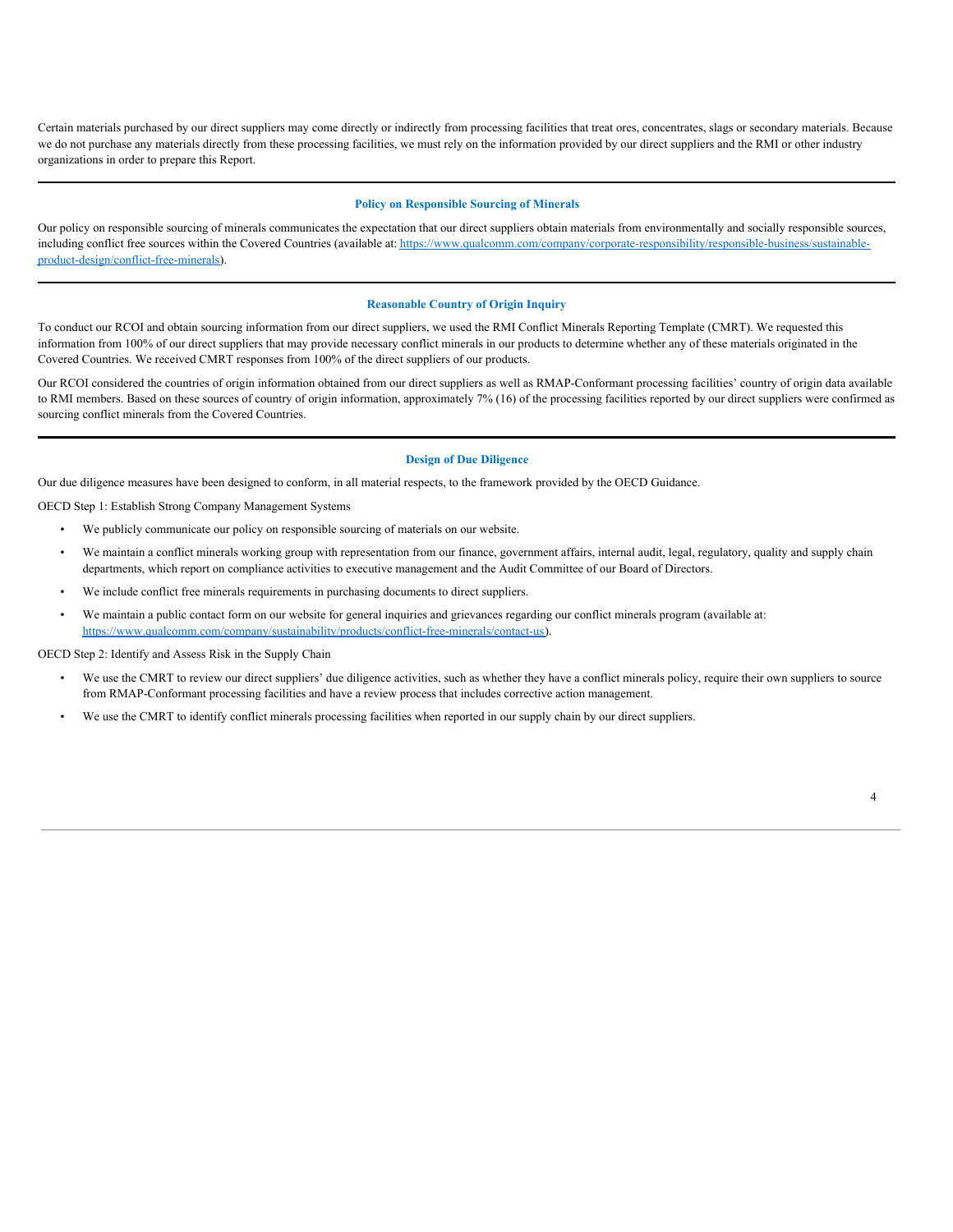- We obtain countries of origin information (when available) for RMAP-Conformant processing facilities by relying on data provided by our direct suppliers and the RMI.
- We conduct on-site and remote assessments of select direct suppliers' due diligence activities to validate CMRT responses and ensure our supplier requirements are being met.
- We participate in RMAP site visits to processing facilities to encourage participation in the RMAP.

OECD Step 3: Design and Implement a Strategy to Respond to Risk

- We maintain a conflict minerals risk management plan that sets forth direct supplier risk management strategies ranging from continued procurement to disengagement at the discretion of management.
- We support the development of due diligence practices through participation in RMI working groups.
- We report information on the source and chain of custody of conflict minerals in our supply chain to our conflict minerals working group, executive management and the Audit Committee of our Board of Directors.

OECD Step 4: Third-Party Audit of Processing Facilities' Due Diligence Practices

- We use the publicly available results of the RMAP, LBMA and RJC third-party audits to validate the responsible sourcing practices of processing facilities in our supply chain.
- We support independent third-party audits of processing facilities through our RMI membership.

OECD Step 5: Report Annually on Supply Chain Due Diligence

- We file a Specialized Disclosure Report on Form SD and Conflict Minerals Report with the SEC on an annual basis. Our Form SD and Conflict Minerals Report are also available on our website.
- We provide information regarding our conflict minerals program on our conflict minerals website.

#### **Description of Due Diligence Performed**

Below is a description of the measures we performed for this reporting period to exercise due diligence on the source and chain of custody of our necessary conflict minerals that may have originated in the Covered Countries.

- We conducted our supply chain survey on 100% of our direct suppliers that may use necessary conflict minerals in our products to determine whether any of these minerals originated in the Covered Countries or were from recycled or scrap sources.
- We determined if the processing facilities reported to us by our direct suppliers adhere to responsible sourcing practices by verifying whether they are RMAP-Conformant.
- We communicated and addressed, with our direct suppliers, instances identified in the CMRT in which our requirements were not met or quality issues were apparent. This communication reinforced our requirements to support the sourcing of materials from conflict free sources within the Covered Countries.
- We conducted a conflict minerals verification assessment of due diligence activities at one integrated circuit direct supplier site.
- We were members of non-profit and industry initiatives, including the RMI and the International Tin Research Institute Supply Chain Initiative (iTSCi) Programme.
- We reported on program activities to members of executive management and the Audit Committee of our Board of Directors.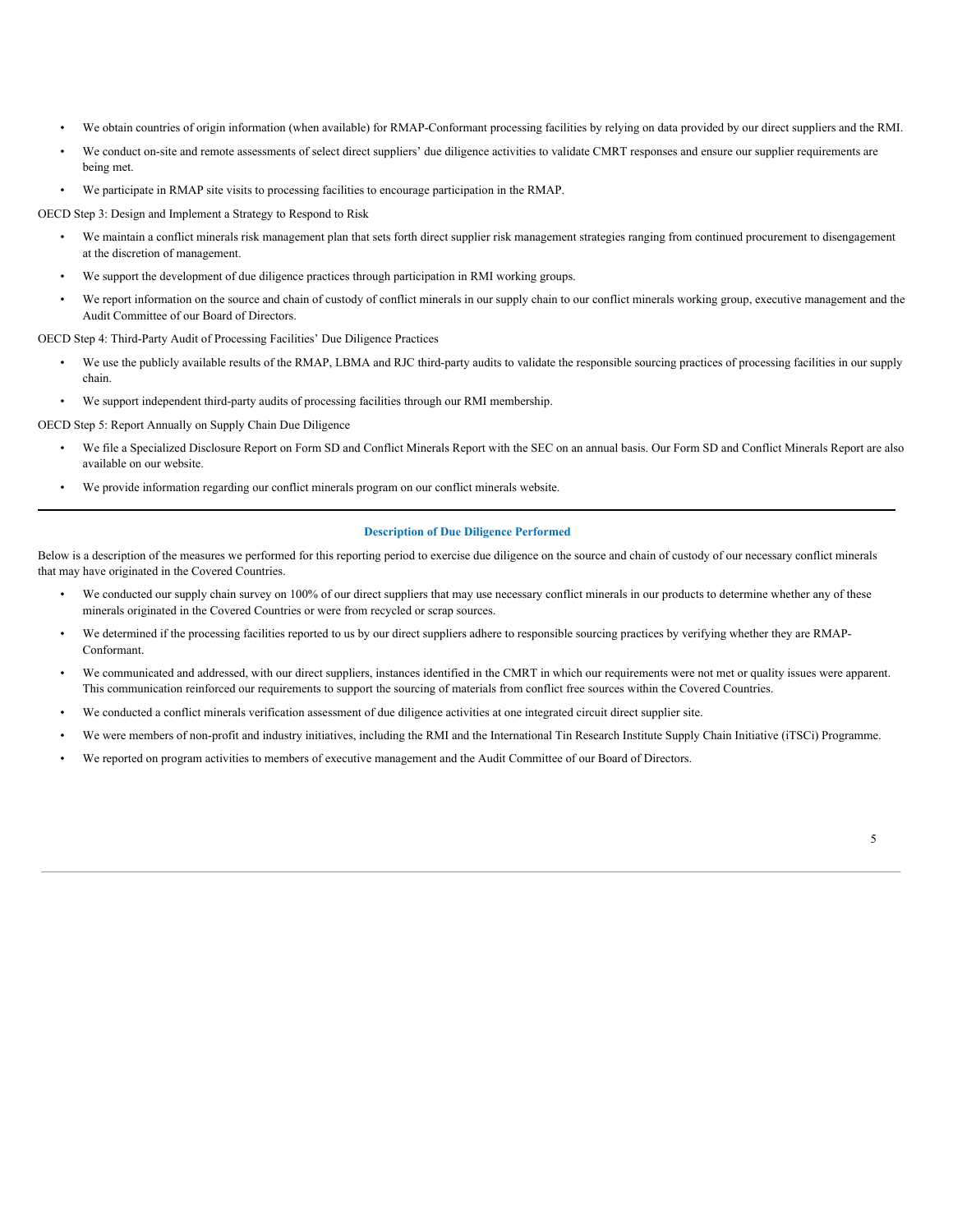#### **Facilities Used to Process the Necessary Conflict Minerals in Our Products**

We rely on the good faith efforts of our direct suppliers to provide us with reasonable representations of the processing facilities used to supply the necessary conflict minerals in our products. In the reporting period, 39% of our direct supplier responses represented their supply chain at a company level, 34% at a product level and 27% at a supplierdefined level (e.g., at a divisional or subsidiary level). As such, the list of processing facilities disclosed at the end of this Report may over-represent the number of processing facilities that process the conflict minerals actually contained in our products.

All processing facilities listed in this Report are reported by RMAP status in Table 1 in the section "Table of Conflict Minerals Processing Facilities" at the end of this Report.

#### **Country of Origin of the Necessary Conflict Minerals in Our Products**

Based on country of origin information provided by the RMI for RMAP-Conformant processing facilities, countries of origin of the necessary conflict minerals in our products may include: Angola, Argentina, Armenia, Australia, Austria, Azerbaijan, Bahamas, Bangladesh, Belarus, Belgium, Benin, Bolivia, Botswana, Brazil, Brunei, Bulgaria, Burkina Faso, Burundi, Cameroon, Canada, Cayman Islands, Chile, China, Colombia, Costa Rica, Croatia, Cuba\*, Cyprus, Czech Republic, Czechia, Democratic Republic of the Congo, Denmark, Dominican Republic, Ecuador, Egypt, El Salvador, Eritrea, Estonia, Ethiopia, Fiji, Finland, France, Gabon, Gambia, Georgia, Germany, Ghana, Greece, Guatemala, Guinea, Guyana, Honduras, Hong Kong, Hungary, Iceland, India, Indonesia, Iran\*, Ireland, Israel, Italy, Ivory Coast, Japan, Jordan, Kazakhstan, Kenya, Kuwait, Kyrgyzstan, Laos, Latvia, Lebanon, Liberia, Libya, Liechtenstein, Lithuania, Luxembourg, Macau, Madagascar, Malaysia, Mali, Malta, Mauritania, Mauritius, Mexico, Monaco, Mongolia, Morocco, Mozambique, Myanmar, Namibia, Netherlands, New Caledonia, New Zealand, Nicaragua, Niger, Nigeria, Norway, Pakistan, Panama, Papua New Guinea, Paraguay, Peru, Philippines, Poland, Portugal, Puerto Rico, Qatar, Romania, Russian Federation, Rwanda, San Marino, Saudi Arabia, Senegal, Serbia, Sierra Leone, Singapore, Slovakia, Slovenia, Solomon Islands, Somaliland, South Africa, South Korea, Spain, St Vincent and Grenadines, Sudan, Suriname, Swaziland, Sweden, Switzerland, Taiwan, Tajikistan, Tanzania, Thailand, Togo, Trinidad and Tobago, Tunisia, Turkey, Uganda, Ukraine, United Arab Emirates, United Kingdom of Great Britain and Northern Ireland, United States of America, Uruguay, Uzbekistan, Venezuela, Viet Nam, Yemen, Zambia and Zimbabwe.

\* Minerals from this country were substantially transformed before being incorporated into finished products. Such a substantial transformation of the minerals happened outside of the *United States by a person other than a United States person.*

### Our Efforts to Determine the Mine or Location of Origin of the Necessary Conflict Minerals in Our Products

We requested location of mine and location of origin information for the necessary conflict minerals contained in our products from each of our direct suppliers using the CMRT. In some instances, our direct suppliers reported the name or location of the mine. However, many of our direct suppliers were unable to obtain reliable mine or location of origin data for the necessary conflict minerals.

## **Steps We Have Taken to Mitigate the Risk that our Necessary Conflict Minerals Benefit Armed Groups**

We have worked with our direct suppliers on responsible sourcing and have actively participated in the RMI's responsible sourcing initiatives, as we continued to strive towards our goal of having the processing facilities that may supply conflict minerals contained in our products be 100% RMAP-Conformant. Additional information regarding the steps we have taken to mitigate the risk that conflict minerals that may be contained in our products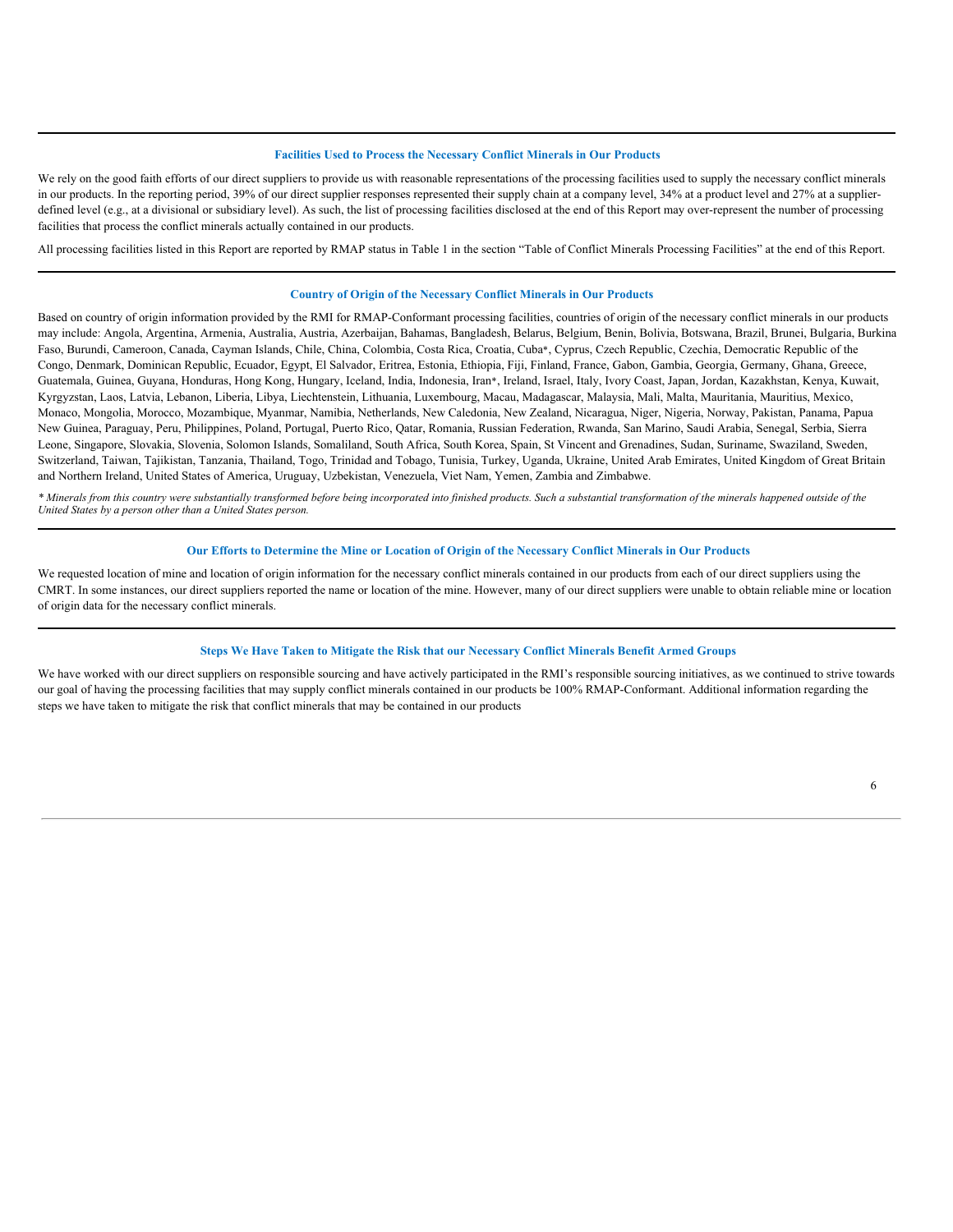<span id="page-9-0"></span>benefit armed groups in the Covered Countries can be found under the sections "Design of Due Diligence" and "Description of Due Diligence Performed" above. Figure 1 displays the RMAP status of processing facilities for our integrated circuit products in our supply chain from reporting years 2018 through 2020. *Figure 1: 2018-2020 Processing Facilities by RMAP Status*



Note: RMAP-Conformant processing facilities are audited and found conformant with the relevant RMAP standard and include processing facilities currently undergoing a re-audit or processing facilities certified by the LBMA or RJC. RMAP-Active processing facilities have committed to undergo an RMAP audit but are not yet conformant. Non-Participating processing facilities meet or have met the definition of a smelter or refiner under the relevant RMAP standard but are not participating in the RMAP.

## **Steps We Will Take to Mitigate the Risk that our Necessary Conflict Minerals Benefit Armed Groups**

During reporting year 2021, we intend to conduct the following due diligence activities to continue to mitigate the risk that our necessary conflict minerals directly or indirectly finance or benefit armed groups in the Covered Countries:

- 1. Engage with direct suppliers, processing facilities and the RMI to encourage Non-Participating processing facilities to become RMAP-Conformant;
- 2. Strive to use only direct suppliers that source from RMAP-Conformant processing facilities for our products;
- 3. Conduct on-site verification assessments of certain suppliers' due diligence activities;
- 4. Conduct due diligence on new businesses acquired to assess the risk of conflict minerals in the acquired businesses' supply chain; and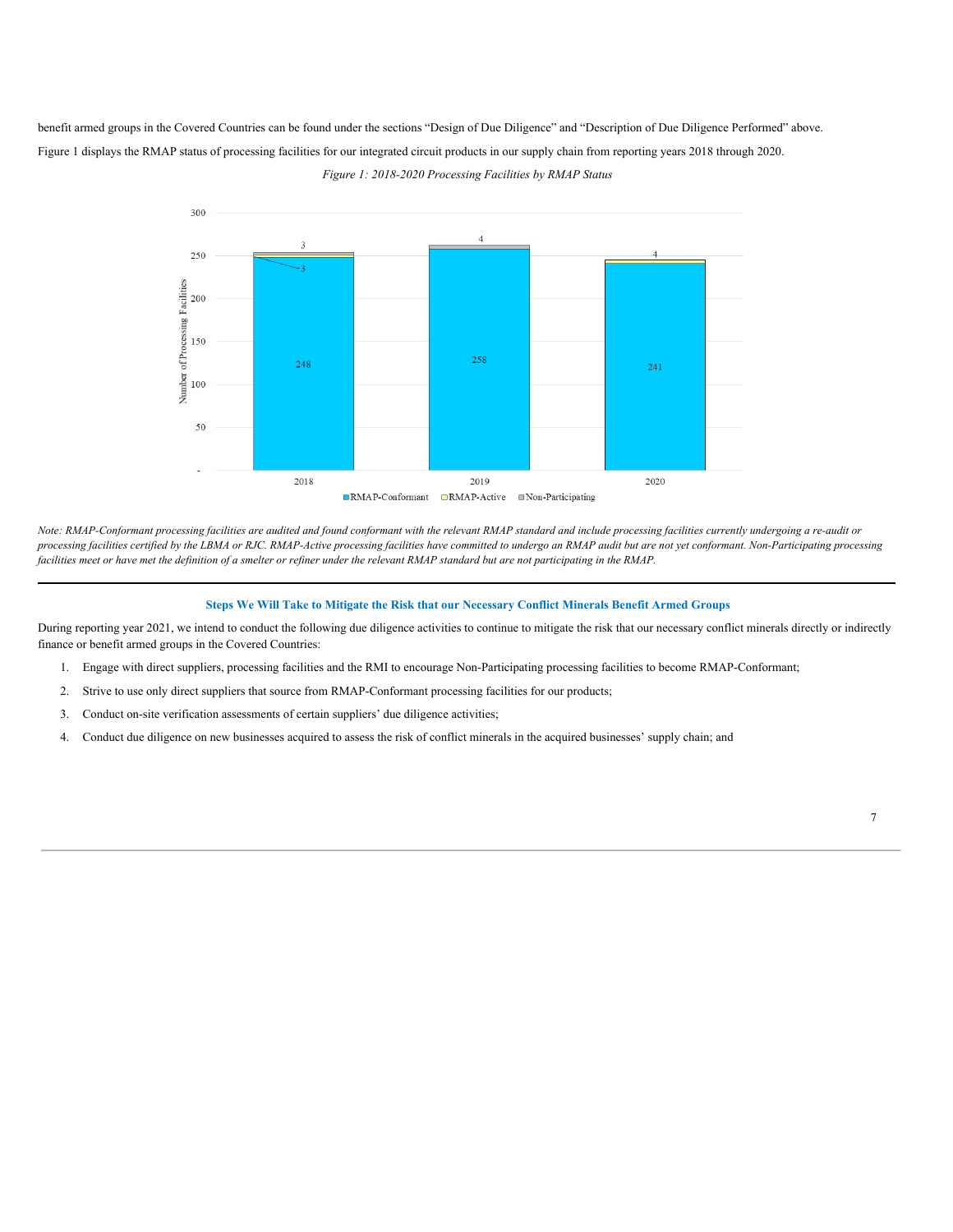5. Participate in the following industry coalitions' and non-governmental organizations' efforts to support the responsible sourcing of minerals: RBA, RMI and ITRI (International Tin Research Institute).

# **Table of Conflict Minerals Processing Facilities**

The processing facilities listed in Table 1 are processing facilities reported by our direct suppliers during the reporting period.

*Table 1. Processing Facilities as of January 31, 2021*

| <b>Conflict Mineral</b> | <b>Processing Facility Name</b>                                  | <b>Processing Facility Location</b> |
|-------------------------|------------------------------------------------------------------|-------------------------------------|
| Gold                    | 8853 S.p.A.*                                                     | <b>ITALY</b>                        |
| Gold                    | Advanced Chemical Company*                                       | <b>UNITED STATES</b>                |
| Gold                    | Aida Chemical Industries Co., Ltd.*                              | <b>JAPAN</b>                        |
| Gold                    | Al Etihad Gold Refinery DMCC*                                    | UNITED ARAB EMIRATES                |
| Gold                    | Allgemeine Gold-und Silberscheideanstalt A.G.*                   | <b>GERMANY</b>                      |
| Gold                    | Almalyk Mining and Metallurgical Complex (AMMC)*                 | <b>UZBEKISTAN</b>                   |
| Gold                    | AngloGold Ashanti Corrego do Sitio Mineracao*                    | <b>BRAZIL</b>                       |
| Gold                    | Argor-Heraeus S.A.*                                              | <b>SWITZERLAND</b>                  |
| Gold                    | Asahi Pretec Corp.*                                              | <b>JAPAN</b>                        |
| Gold                    | Asahi Refining Canada Ltd.*                                      | <b>CANADA</b>                       |
| Gold                    | Asahi Refining USA Inc.*                                         | <b>UNITED STATES</b>                |
| Gold                    | Asaka Riken Co., Ltd.*                                           | <b>JAPAN</b>                        |
| Gold                    | AU Traders and Refiners*                                         | <b>SOUTH AFRICA</b>                 |
| Gold                    | Aurubis AG*                                                      | <b>GERMANY</b>                      |
| Gold                    | Bangalore Refinery*                                              | <b>INDIA</b>                        |
| Gold                    | Bangko Sentral ng Pilipinas (Central Bank of the Philippines)*   | <b>PHILIPPINES</b>                  |
| Gold                    | Boliden AB*                                                      | <b>SWEDEN</b>                       |
| Gold                    | C. Hafner GmbH + Co. $KG^*$                                      | <b>GERMANY</b>                      |
| Gold                    | CCR Refinery - Glencore Canada Corporation*                      | <b>CANADA</b>                       |
| Gold                    | Cendres + Metaux S.A.*                                           | <b>SWITZERLAND</b>                  |
| Gold                    | Chimet S.p.A.*                                                   | <b>ITALY</b>                        |
| Gold                    | Chugai Mining*                                                   | <b>JAPAN</b>                        |
| Gold                    | DODUCO Contacts and Refining GmbH*                               | <b>GERMANY</b>                      |
| Gold                    | Dowa*                                                            | <b>JAPAN</b>                        |
| Gold                    | DSC (Do Sung Corporation)*                                       | KOREA, REPUBLIC OF                  |
| Gold                    | Eco-System Recycling Co., Ltd. East Plant*                       | <b>JAPAN</b>                        |
| Gold                    | Eco-System Recycling Co., Ltd. North Plant*                      | <b>JAPAN</b>                        |
| Gold                    | Eco-System Recycling Co., Ltd. West Plant*                       | <b>JAPAN</b>                        |
| Gold                    | Emirates Gold DMCC*                                              | UNITED ARAB EMIRATES                |
| Gold                    | Geib Refining Corporation*                                       | UNITED STATES                       |
| Gold                    | Gold Refinery of Zijin Mining Group Co., Ltd.*                   | <b>CHINA</b>                        |
| Gold                    | Heimerle + Meule GmbH*                                           | <b>GERMANY</b>                      |
| Gold                    | Heraeus Germany GmbH Co. KG**                                    | <b>GERMANY</b>                      |
| Gold                    | Heraeus Metals Hong Kong Ltd.*                                   | <b>CHINA</b>                        |
| Gold                    | Inner Mongolia Qiankun Gold and Silver Refinery Share Co., Ltd.* | <b>CHINA</b>                        |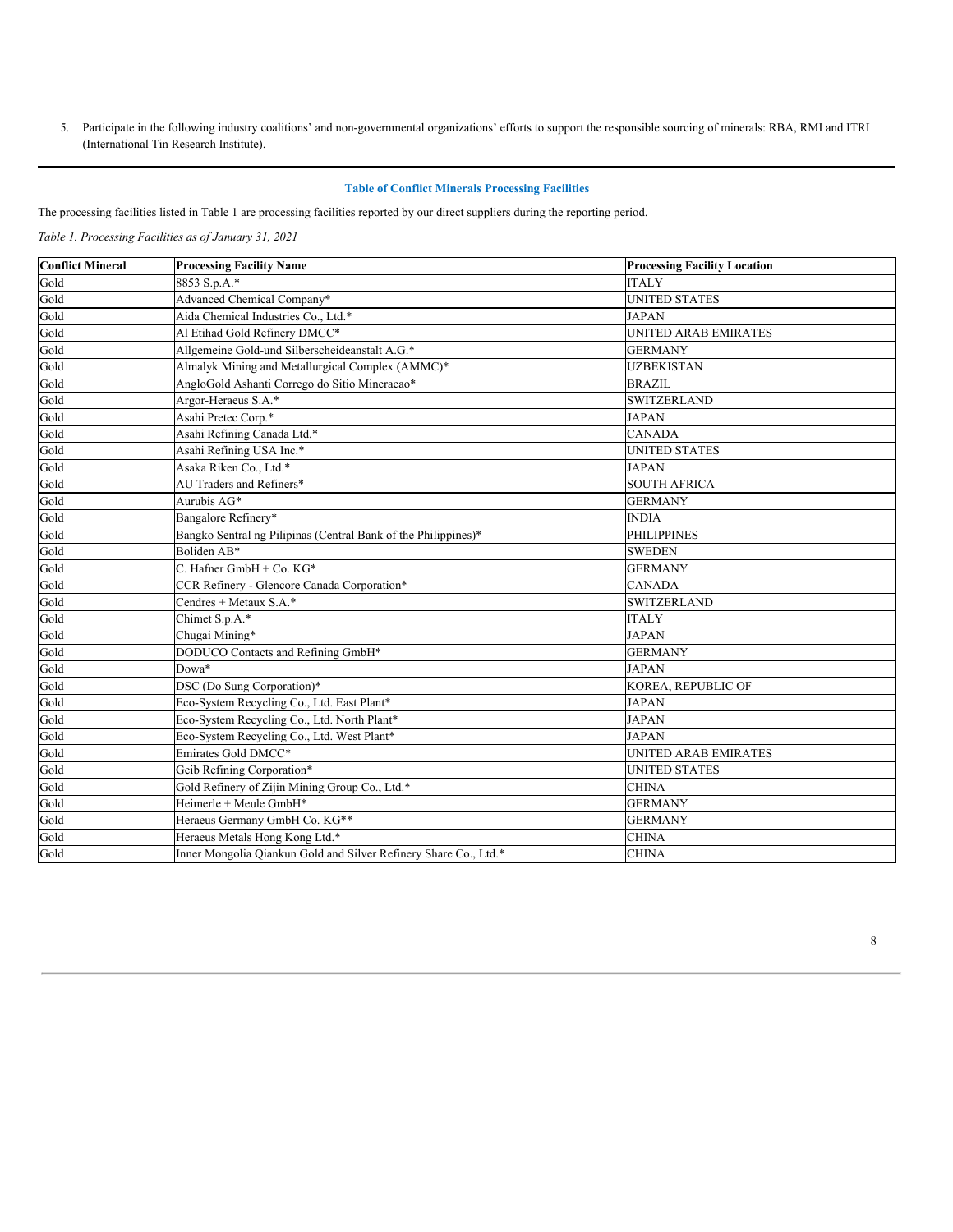| Gold | Ishifuku Metal Industry Co., Ltd.*                                           | <b>JAPAN</b>              |
|------|------------------------------------------------------------------------------|---------------------------|
| Gold | Istanbul Gold Refinery*                                                      | <b>TURKEY</b>             |
| Gold | Italpreziosi*                                                                | <b>ITALY</b>              |
| Gold | Japan Mint*                                                                  | JAPAN                     |
| Gold | Jiangxi Copper Co., Ltd.*                                                    | <b>CHINA</b>              |
| Gold | JSC Novosibirsk Refinery*                                                    | <b>RUSSIAN FEDERATION</b> |
| Gold | JSC Uralelectromed*                                                          | RUSSIAN FEDERATION        |
| Gold | JX Nippon Mining & Metals Co., Ltd.*                                         | JAPAN                     |
| Gold | Kazzinc*                                                                     | KAZAKHSTAN                |
| Gold | Kennecott Utah Copper LLC*                                                   | UNITED STATES             |
| Gold | KGHM Polska Miedz Spolka Akcyjna*                                            | <b>POLAND</b>             |
| Gold | Kojima Chemicals Co., Ltd.*                                                  | JAPAN                     |
| Gold | Korea Zinc Co., Ltd.*                                                        | KOREA, REPUBLIC OF        |
| Gold | Kyrgyzaltyn JSC*                                                             | KYRGYZSTAN                |
| Gold | L'Orfebre S.A.*                                                              | <b>ANDORRA</b>            |
| Gold | LS-NIKKO Copper Inc.*                                                        | KOREA, REPUBLIC OF        |
| Gold | LT Metal Ltd.*                                                               | KOREA, REPUBLIC OF        |
| Gold | Marsam Metals*                                                               | <b>BRAZIL</b>             |
| Gold | Materion*                                                                    | <b>UNITED STATES</b>      |
| Gold | Matsuda Sangyo Co., Ltd.*                                                    | JAPAN                     |
| Gold | Metalor Technologies (Hong Kong) Ltd.*                                       | <b>CHINA</b>              |
| Gold | Metalor Technologies (Singapore) Pte., Ltd.*                                 | <b>SINGAPORE</b>          |
| Gold | Metalor Technologies (Suzhou) Ltd.*                                          | <b>CHINA</b>              |
| Gold | Metalor Technologies S.A.*                                                   | SWITZERLAND               |
| Gold | Metalor USA Refining Corporation*                                            | UNITED STATES             |
| Gold | Metalurgica Met-Mex Penoles S.A. De C.V.*                                    | MEXICO                    |
| Gold | Mitsubishi Materials Corporation*                                            | JAPAN                     |
| Gold | Mitsui Mining and Smelting Co., Ltd.*                                        | <b>JAPAN</b>              |
| Gold | MMTC-PAMP India Pvt., Ltd.*                                                  | <b>INDIA</b>              |
| Gold | Moscow Special Alloys Processing Plant*                                      | RUSSIAN FEDERATION        |
| Gold | Nadir Metal Rafineri San. Ve Tic. A.S.*                                      | <b>TURKEY</b>             |
| Gold | Navoi Mining and Metallurgical Combinat*                                     | <b>UZBEKISTAN</b>         |
| Gold | Nihon Material Co., Ltd.*                                                    | <b>JAPAN</b>              |
| Gold | Ogussa Osterreichische Gold- und Silber-Scheideanstalt GmbH*                 | <b>AUSTRIA</b>            |
| Gold | Ohura Precious Metal Industry Co., Ltd.*                                     | JAPAN                     |
| Gold | OJSC "The Gulidov Krasnoyarsk Non-Ferrous Metals Plant" (OJSC Krastsvetmet)* | <b>RUSSIAN FEDERATION</b> |
| Gold | PAMP S.A.*                                                                   | <b>SWITZERLAND</b>        |
| Gold | Planta Recuperadora de Metales SpA*                                          | <b>CHILE</b>              |
| Gold | Prioksky Plant of Non-Ferrous Metals*                                        | <b>RUSSIAN FEDERATION</b> |
| Gold | PT Aneka Tambang (Persero) Tbk*                                              | <b>INDONESIA</b>          |
| Gold | PX Precinox S.A.*                                                            | SWITZERLAND               |
| Gold | Rand Refinery (Pty) Ltd.*                                                    | <b>SOUTH AFRICA</b>       |
| Gold | REMONDIS PMR B.V.*                                                           | NETHERLANDS               |
| Gold | Royal Canadian Mint*                                                         | <b>CANADA</b>             |
| Gold | SAAMP*                                                                       | <b>FRANCE</b>             |
| Gold | Safimet S.p.A*                                                               | <b>ITALY</b>              |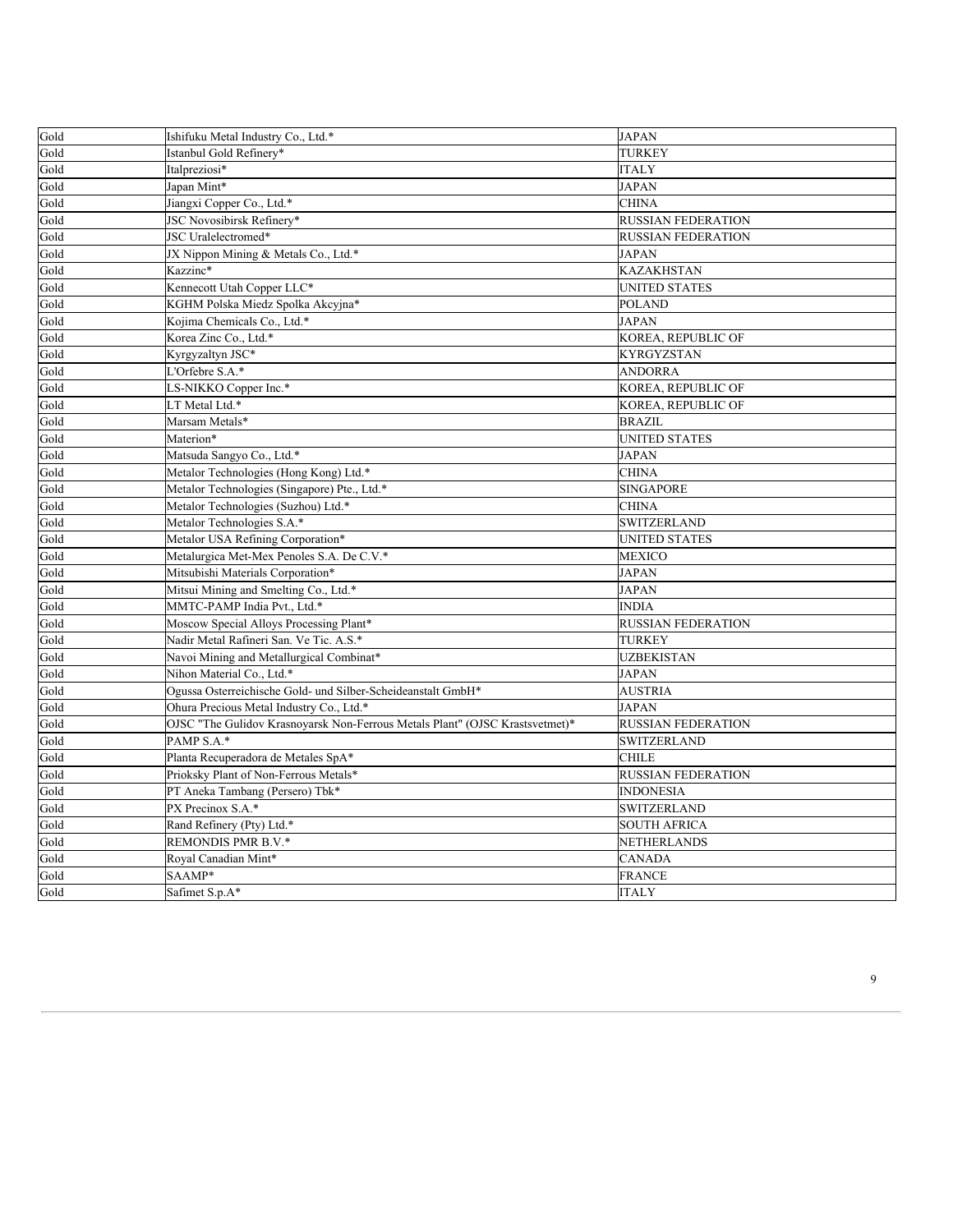| Gold     | SAFINA A.S.*                                          | <b>CZECH REPUBLIC</b>                       |
|----------|-------------------------------------------------------|---------------------------------------------|
| Gold     | Samduck Precious Metals*                              | KOREA, REPUBLIC OF                          |
| Gold     | SAXONIA Edelmetalle GmbH*                             | <b>GERMANY</b>                              |
| Gold     | SEMPSA Joyeria Plateria S.A.*                         | SPAIN                                       |
| Gold     | Shandong Gold Smelting Co., Ltd.*                     | <b>CHINA</b>                                |
| Gold     | Shandong Zhaojin Gold & Silver Refinery Co., Ltd.*    | <b>CHINA</b>                                |
| Gold     | Sichuan Tianze Precious Metals Co., Ltd.*             | <b>CHINA</b>                                |
| Gold     | Singway Technology Co., Ltd.*                         | TAIWAN                                      |
| Gold     | SOE Shyolkovsky Factory of Secondary Precious Metals* | RUSSIAN FEDERATION                          |
| Gold     | Solar Applied Materials Technology Corp.*             | TAIWAN                                      |
| Gold     | Sumitomo Metal Mining Co., Ltd.*                      | <b>JAPAN</b>                                |
| Gold     | SungEel HiMetal Co., Ltd.*                            | KOREA, REPUBLIC OF                          |
| Gold     | $T.C.A S.p.A*$                                        | <b>ITALY</b>                                |
| Gold     | Tanaka Kikinzoku Kogyo K.K.*                          | <b>JAPAN</b>                                |
| Gold     | Tokuriki Honten Co., Ltd.*                            | JAPAN                                       |
| Gold     | TOO Tau-Ken-Altyn*                                    | <b>KAZAKHSTAN</b>                           |
| Gold     | Torecom*                                              | KOREA, REPUBLIC OF                          |
| Gold     | TSK Pretech*                                          | KOREA, REPUBLIC OF                          |
| Gold     | Umicore Precious Metals Thailand*                     | <b>THAILAND</b>                             |
| Gold     | Umicore S.A. Business Unit Precious Metals Refining*  | <b>BELGIUM</b>                              |
| Gold     | United Precious Metal Refining, Inc.*                 | <b>UNITED STATES</b>                        |
| Gold     | Valcambi S.A.*                                        | SWITZERLAND                                 |
| Gold     | Western Australian Mint (T/a The Perth Mint)*         | AUSTRALIA                                   |
| Gold     | WIELAND Edelmetalle GmbH*                             | <b>GERMANY</b>                              |
| Gold     | Yamakin Co., Ltd.*                                    | JAPAN                                       |
| Gold     | Yokohama Metal Co., Ltd.*                             | <b>JAPAN</b>                                |
| Gold     | Zhongyuan Gold Smelter of Zhongjin Gold Corporation*  | <b>CHINA</b>                                |
| Tantalum | Asaka Riken Co., Ltd.*                                | <b>JAPAN</b>                                |
| Tantalum | Changsha South Tantalum Niobium Co., Ltd.*            | <b>CHINA</b>                                |
| Tantalum | D Block Metals, LLC*                                  | <b>UNITED STATES</b>                        |
| Tantalum | Exotech Inc.*                                         | <b>UNITED STATES</b>                        |
| Tantalum | F&X Electro-Materials Ltd.*                           | <b>CHINA</b>                                |
| Tantalum | FIR Metals & Resource Ltd.*                           | <b>CHINA</b>                                |
| Tantalum | Global Advanced Metals Aizu*                          | <b>JAPAN</b>                                |
| Tantalum | Global Advanced Metals Boyertown*                     | <b>UNITED STATES</b>                        |
| Tantalum | Guangdong Rising Rare Metals-EO Materials Ltd.*       | CHINA                                       |
| Tantalum | H.C. Starck Hermsdorf GmbH*                           | GERMANY                                     |
| Tantalum | H.C. Starck Inc.*                                     | <b>UNITED STATES</b>                        |
| Tantalum | Hengyang King Xing Lifeng New Materials Co., Ltd.*    | CHINA                                       |
| Tantalum | Jiangxi Dinghai Tantalum & Niobium Co., Ltd.*         | CHINA                                       |
| Tantalum | Jiangxi Tuohong New Raw Material*                     | CHINA                                       |
| Tantalum | JiuJiang JinXin Nonferrous Metals Co., Ltd.*          | CHINA                                       |
| Tantalum | Jiujiang Tanbre Co., Ltd.*                            | <b>CHINA</b>                                |
| Tantalum | Jiujiang Zhongao Tantalum & Niobium Co., Ltd.*        | CHINA                                       |
| Tantalum | KEMET de Mexico*                                      | <b>MEXICO</b>                               |
| Tantalum | LSM Brasil S.A.*                                      | <b>BRAZIL</b>                               |
| Tantalum | Meta Materials*                                       | MACEDONIA (the former Yugoslav Republic of) |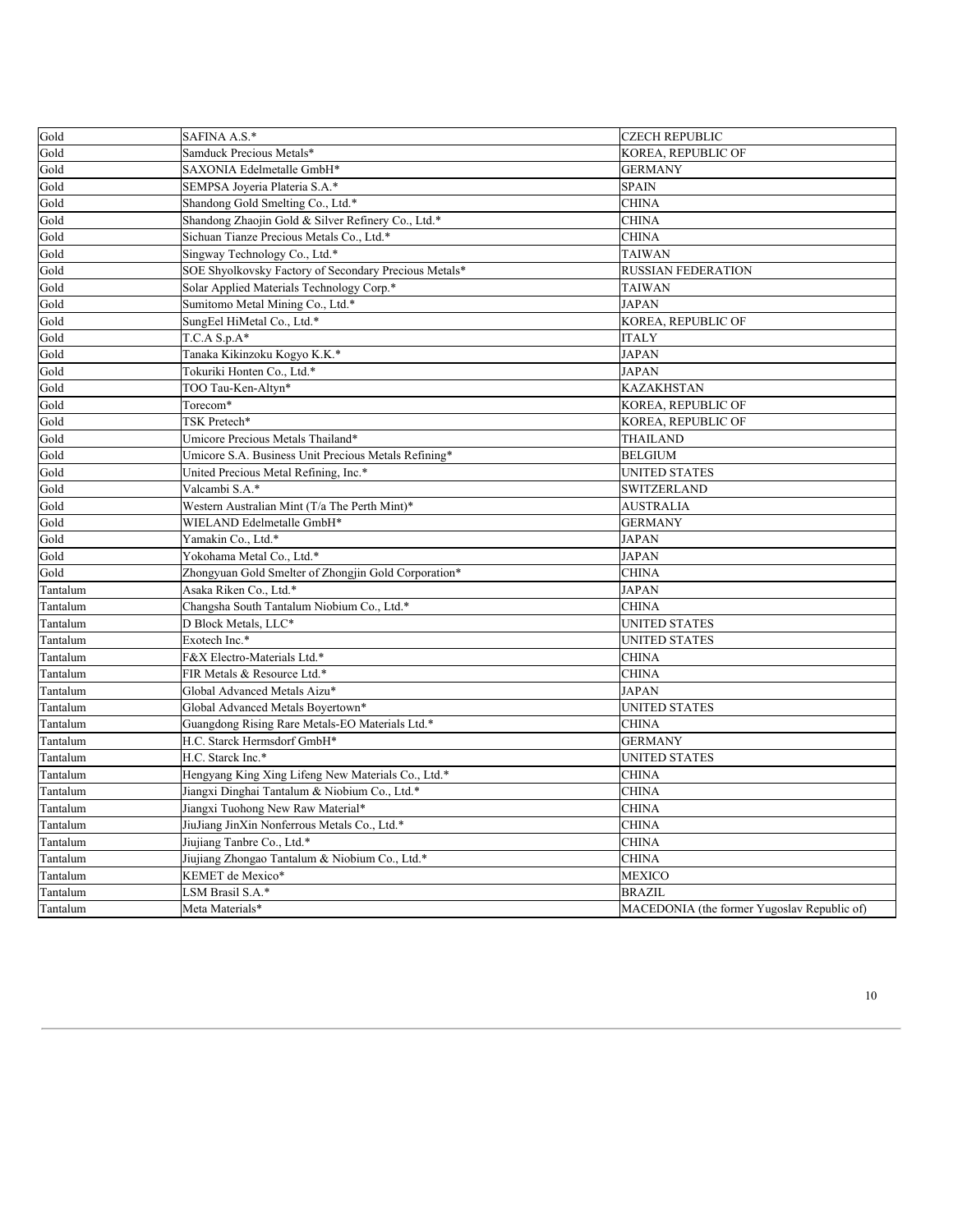| Tantalum | Metallurgical Products India Pvt., Ltd.*           | <b>INDIA</b>              |
|----------|----------------------------------------------------|---------------------------|
| Tantalum | Mineracao Taboca S.A.*                             | <b>BRAZIL</b>             |
| Tantalum | Mitsui Mining and Smelting Co., Ltd.*              | <b>JAPAN</b>              |
| Tantalum | Ningxia Orient Tantalum Industry Co., Ltd.*        | <b>CHINA</b>              |
| Tantalum | NPM Silmet AS*                                     | <b>ESTONIA</b>            |
| Tantalum | OuantumClean*                                      | <b>UNITED STATES</b>      |
| Tantalum | Resind Industria e Comercio Ltda.*                 | <b>BRAZIL</b>             |
| Tantalum | Solikamsk Magnesium Works OAO*                     | <b>RUSSIAN FEDERATION</b> |
| Tantalum | Taki Chemical Co., Ltd.*                           | <b>JAPAN</b>              |
| Tantalum | TANIOBIS Co., Ltd.*                                | THAILAND                  |
| Tantalum | TANIOBIS GmbH*                                     | <b>GERMANY</b>            |
| Tantalum | TANIOBIS Japan Co., Ltd.*                          | JAPAN                     |
| Tantalum | TANIOBIS Smelting GmbH & Co. KG*                   | <b>GERMANY</b>            |
| Tantalum | Telex Metals*                                      | <b>UNITED STATES</b>      |
| Tantalum | Ulba Metallurgical Plant JSC*                      | <b>KAZAKHSTAN</b>         |
| Tantalum | XIMEI RESOURCES (GUANGDONG) LIMITED*               | <b>CHINA</b>              |
| Tantalum | XinXing HaoRong Electronic Material Co., Ltd.*     | <b>CHINA</b>              |
| Tantalum | Yanling Jincheng Tantalum & Niobium Co., Ltd.*     | <b>CHINA</b>              |
| Tin      | Alpha <sup>*</sup>                                 | UNITED STATES             |
| Tin      | Chenzhou Yunxiang Mining and Metallurgy Co., Ltd.* | <b>CHINA</b>              |
| Tin      | Chifeng Dajingzi Tin Industry Co., Ltd.*           | <b>CHINA</b>              |
| Tin      | China Tin Group Co., Ltd.*                         | <b>CHINA</b>              |
| Tin      | CV Venus Inti Perkasa**                            | <b>INDONESIA</b>          |
| Tin      | Dowa*                                              | <b>JAPAN</b>              |
| Tin      | EM Vinto*                                          | <b>BOLIVIA</b>            |
| Tin      | Fenix Metals*                                      | <b>POLAND</b>             |
| Tin      | Gejiu Fengming Metallurgy Chemical Plant*          | <b>CHINA</b>              |
| Tin      | Gejiu Kai Meng Industry and Trade LLC*             | <b>CHINA</b>              |
| Tin      | Gejiu Non-Ferrous Metal Processing Co., Ltd.*      | <b>CHINA</b>              |
| Tin      | Gejiu Yunxin Nonferrous Electrolysis Co., Ltd.*    | <b>CHINA</b>              |
| Tin      | Gejiu Zili Mining And Metallurgy Co., Ltd.*        | <b>CHINA</b>              |
| Tin      | Guangdong Hanhe Non-Ferrous Metal Co., Ltd.*       | <b>CHINA</b>              |
| Tin      | Guanyang Guida Nonferrous Metal Smelting Plant*    | <b>CHINA</b>              |
| Tin      | HuiChang Hill Tin Industry Co., Ltd.*              | <b>CHINA</b>              |
| Tin      | Huichang Jinshunda Tin Co., Ltd.*                  | <b>CHINA</b>              |
| Tin      | Jiangxi New Nanshan Technology Ltd.*               | <b>CHINA</b>              |
| Tin      | Luna Smelter, Ltd.*                                | <b>RWANDA</b>             |
| Tin      | Ma'anshan Weitai Tin Co., Ltd.*                    | <b>CHINA</b>              |
| Tin      | Magnu's Minerais Metais e Ligas Ltda.*             | <b>BRAZIL</b>             |
| Tin      | Malaysia Smelting Corporation (MSC)*               | <b>MALAYSIA</b>           |
| Tin      | Melt Metais e Ligas S.A.*                          | <b>BRAZIL</b>             |
| Tin      | Metallic Resources, Inc.*                          | <b>UNITED STATES</b>      |
| Tin      | Metallo Belgium N.V.*                              | <b>BELGIUM</b>            |
| Tin      | Metallo Spain S.L.U.*                              | SPAIN                     |
| Tin      | Mineracao Taboca S.A.*                             | <b>BRAZIL</b>             |
| Tin      | Minsur <sup>*</sup>                                | <b>PERU</b>               |
| Tin      | Mitsubishi Materials Corporation*                  | <b>JAPAN</b>              |
| Tin      | O.M. Manufacturing (Thailand) Co., Ltd.*           | <b>THAILAND</b>           |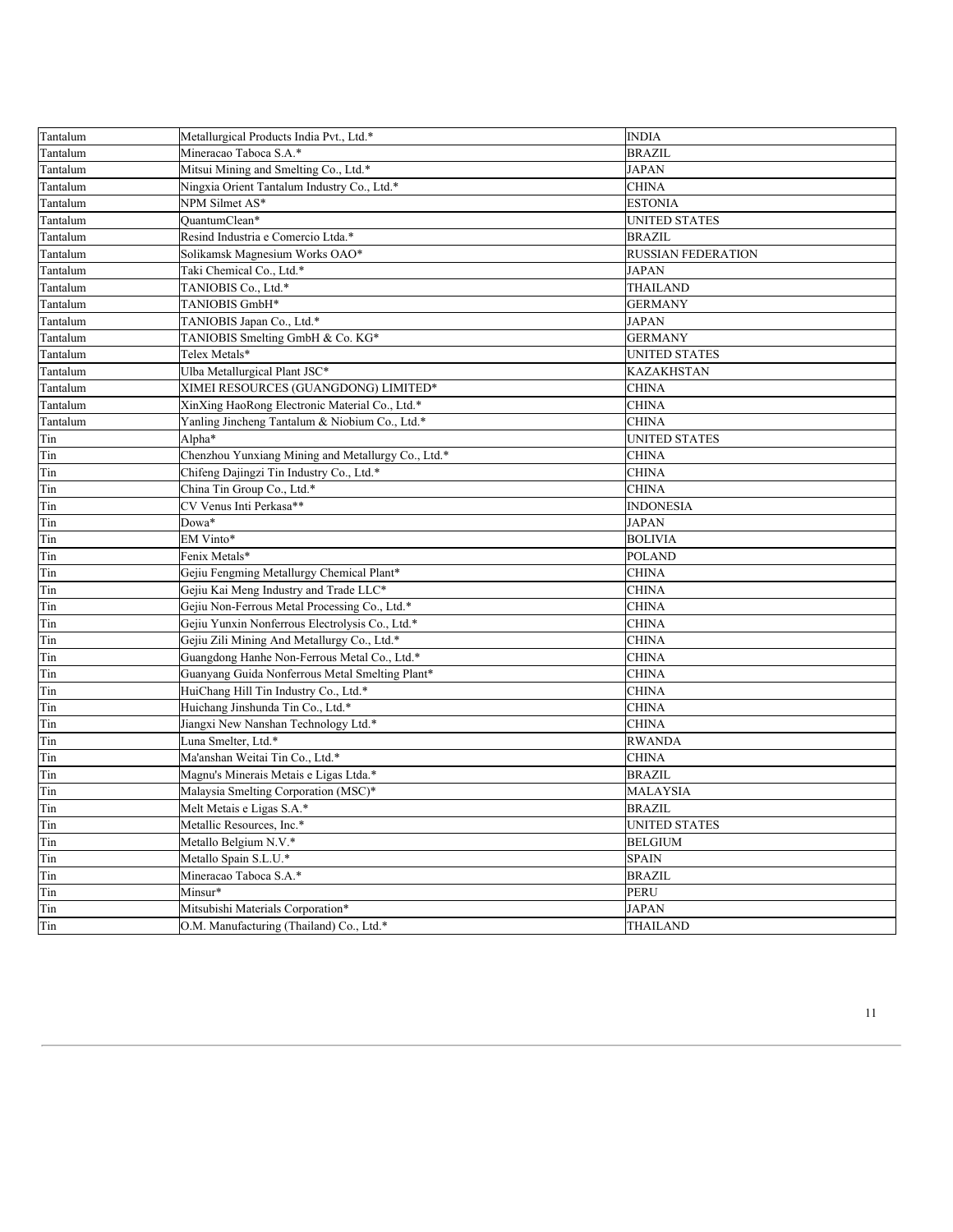| Tin      | O.M. Manufacturing Philippines, Inc.*            | <b>PHILIPPINES</b>        |
|----------|--------------------------------------------------|---------------------------|
| Tin      | Operaciones Metalurgicas S.A.*                   | <b>BOLIVIA</b>            |
| Tin      | PT Artha Cipta Langgeng*                         | <b>INDONESIA</b>          |
| Tin      | PT ATD Makmur Mandiri Jaya*                      | <b>INDONESIA</b>          |
| Tin      | PT Babel Surya Alam Lestari*                     | <b>INDONESIA</b>          |
| Tin      | PT Bangka Serumpun*                              | <b>INDONESIA</b>          |
| Tin      | PT Lautan Harmonis Sejahtera**                   | <b>INDONESIA</b>          |
| Tin      | PT Menara Cipta Mulia*                           | <b>INDONESIA</b>          |
| Tin      | PT Mitra Stania Prima*                           | <b>INDONESIA</b>          |
| Tin      | PT Prima Timah Utama*                            | <b>INDONESIA</b>          |
| Tin      | PT Rajawali Rimba Perkasa*                       | <b>INDONESIA</b>          |
| Tin      | PT Rajehan Ariq*                                 | <b>INDONESIA</b>          |
| Tin      | PT Refined Bangka Tin*                           | <b>INDONESIA</b>          |
| Tin      | PT Stanindo Inti Perkasa*                        | <b>INDONESIA</b>          |
| Tin      | PT Timah Tbk Kundur*                             | <b>INDONESIA</b>          |
| Tin      | PT Timah Tbk Mentok*                             | <b>INDONESIA</b>          |
| Tin      | Resind Industria e Comercio Ltda.*               | <b>BRAZIL</b>             |
| Tin      | Rui Da Hung*                                     | TAIWAN                    |
| Tin      | Soft Metais Ltda.*                               | <b>BRAZIL</b>             |
| Tin      | Thai Nguyen Mining and Metallurgy Co., Ltd.*     | <b>VIET NAM</b>           |
| Tin      | Thaisarco*                                       | THAILAND                  |
| Tin      | Tin Technology & Refining*                       | UNITED STATES             |
| Tin      | White Solder Metalurgia e Mineracao Ltda.*       | <b>BRAZIL</b>             |
| Tin      | Yunnan Chengfeng Non-ferrous Metals Co., Ltd.*   | CHINA                     |
| Tin      | Yunnan Tin Company Limited*                      | CHINA                     |
| Tin      | Yunnan Yunfan Non-ferrous Metals Co., Ltd.*      | <b>CHINA</b>              |
| Tungsten | A.L.M.T. Corp.*                                  | JAPAN                     |
| Tungsten | <b>ACL Metais Eireli*</b>                        | <b>BRAZIL</b>             |
| Tungsten | Asia Tungsten Products Vietnam Ltd.*             | VIET NAM                  |
| Tungsten | Chenzhou Diamond Tungsten Products Co., Ltd.*    | CHINA                     |
| Tungsten | Chongyi Zhangyuan Tungsten Co., Ltd.*            | CHINA                     |
| Tungsten | Fujian Ganmin RareMetal Co., Ltd.*               | CHINA                     |
| Tungsten | Fujian Jinxin Tungsten Co., Ltd.*                | CHINA                     |
| Tungsten | Ganzhou Haichuang Tungsten Co., Ltd.*            | CHINA                     |
| Tungsten | Ganzhou Huaxing Tungsten Products Co., Ltd.*     | <b>CHINA</b>              |
| Tungsten | Ganzhou Jiangwu Ferrotungsten Co., Ltd.*         | <b>CHINA</b>              |
| Tungsten | Ganzhou Seadragon W & Mo Co., Ltd.*              | CHINA                     |
| Tungsten | Global Tungsten & Powders Corp.*                 | UNITED STATES             |
| Tungsten | Guangdong Xianglu Tungsten Co., Ltd.*            | CHINA                     |
| Tungsten | H.C. Starck Smelting GmbH & Co. KG*              | GERMANY                   |
| Tungsten | H.C. Starck Tungsten GmbH*                       | <b>GERMANY</b>            |
| Tungsten | Hunan Chenzhou Mining Co., Ltd.*                 | CHINA                     |
| Tungsten | Hunan Chuangda Vanadium Tungsten Co., Ltd. Wuji* | CHINA                     |
| Tungsten | Hunan Chunchang Nonferrous Metals Co., Ltd.*     | <b>CHINA</b>              |
| Tungsten | Hunan Litian Tungsten Industry Co., Ltd.*        | <b>CHINA</b>              |
| Tungsten | Hydrometallurg, JSC*                             | <b>RUSSIAN FEDERATION</b> |
| Tungsten | Japan New Metals Co., Ltd.*                      | JAPAN                     |
| Tungsten | Jiangwu H.C. Starck Tungsten Products Co., Ltd.* | <b>CHINA</b>              |